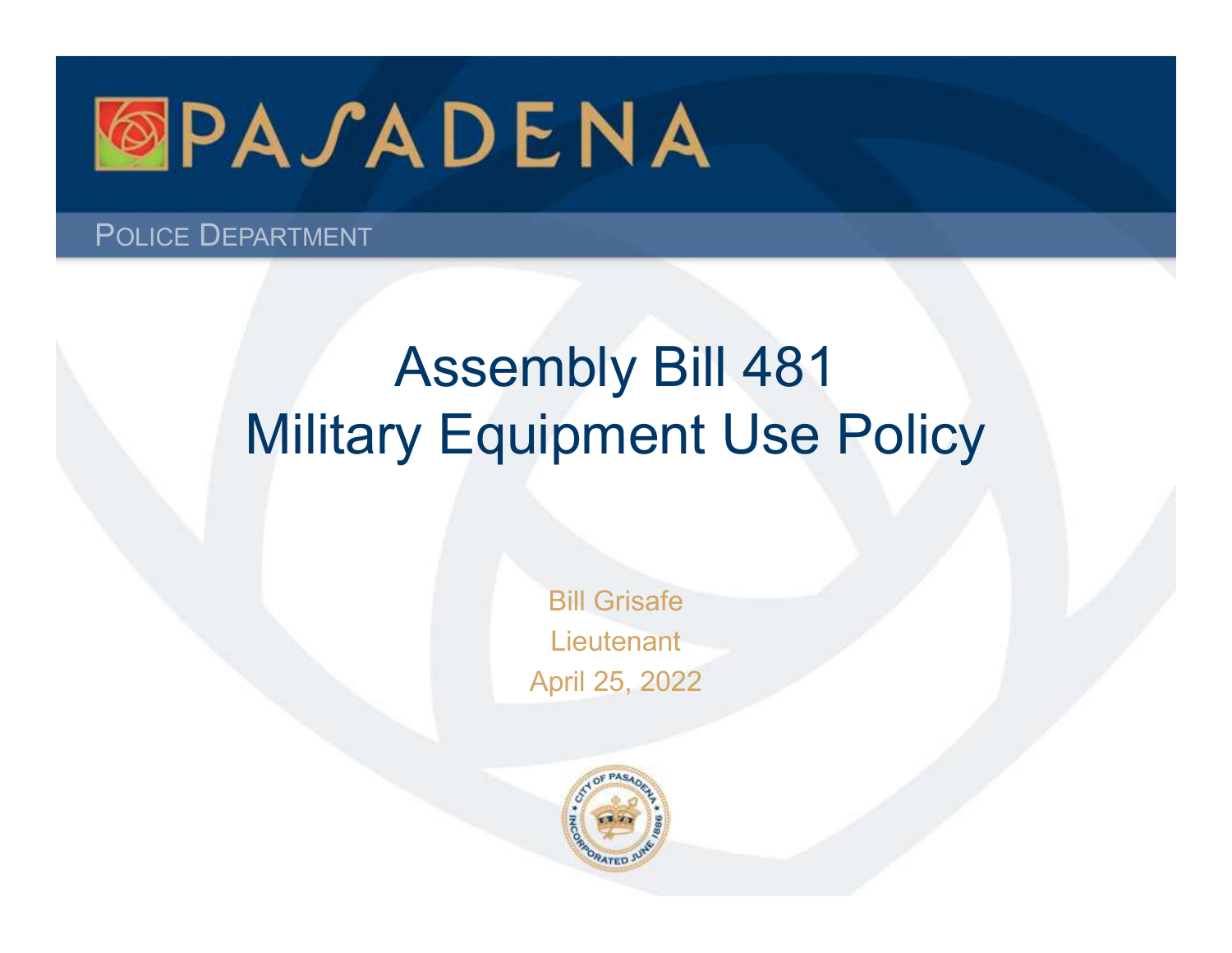

- Overview of Assembly Bill 481 (AB 481)
- Military Equipment Definition
- Pasadena Police Department (PPD) implementation
- Pasadena Police Department's Equipment Inventory
- Recommendations
- Q&A

#### **Public Comment on Policy**

- Policy posted and comments accepted online:
	- > Pasadena Police Website: www.cityofpasadena.net/police

## PASADENA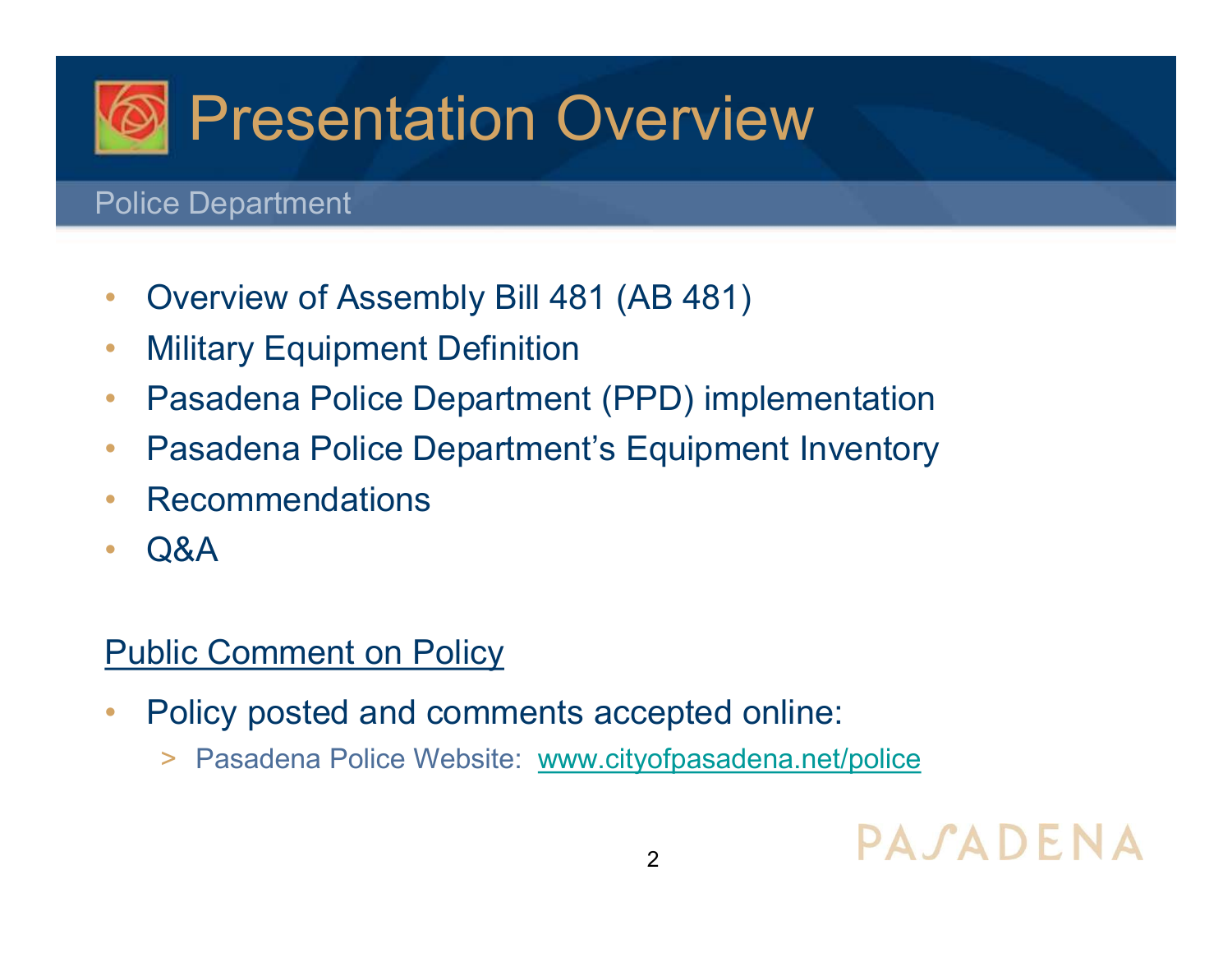

- AB 481 became Effective January 1, 2022
- Ensures there are safeguards, including transparency, oversight, and accountability measures in place, for the equipment in use.

#### • Summary of bill requirements:

- > Law enforcement agencies to obtain approval of the governing body related to funding, acquisition, or use of military equipment.
- > Adoption of a military equipment use policy by ordinance.
- > Annual reporting of military type of equipment and renew of ordinance.
- > Post on agency's website any proposed or final military equipment use policy for as long as the military equipment is available for use.
- > Begin a governing body approval process by May 1st.
- Policy approval by governing body required within 180 days or the law enforcement agency shall cease use of equipment until receiving approval. PASADENA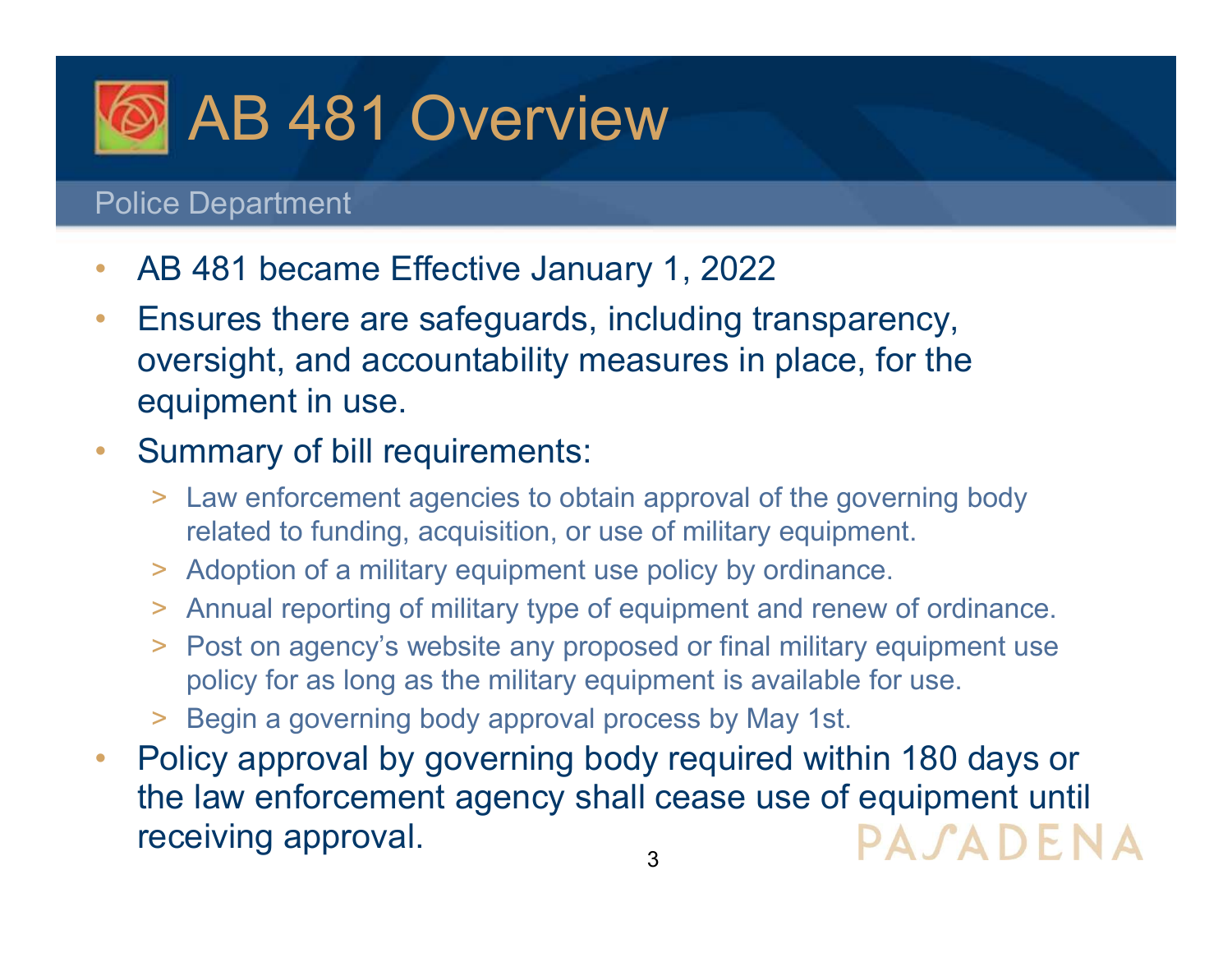# Military Equipment Definition

#### Police Department

#### • Equipment includes:

- > Items that are "military" type equipment per AB 481
- > Any surplus equipment received from the Department of Defense / Military
- Majority of equipment is considered non-lethal equipment.
- Equipment considered best practice and tools of the trade.
- Industry standard for Law Enforcement nationwide.
- Designed to ensure public safety:
	- > De-escalate violent incidents
	- > Minimize the use of lethal force
	- > Reduce injury to either suspects or officers
- Most equipment sourced through direct purchases and seizures.
- Items are rarely used, but available and prepared to use if necessary.

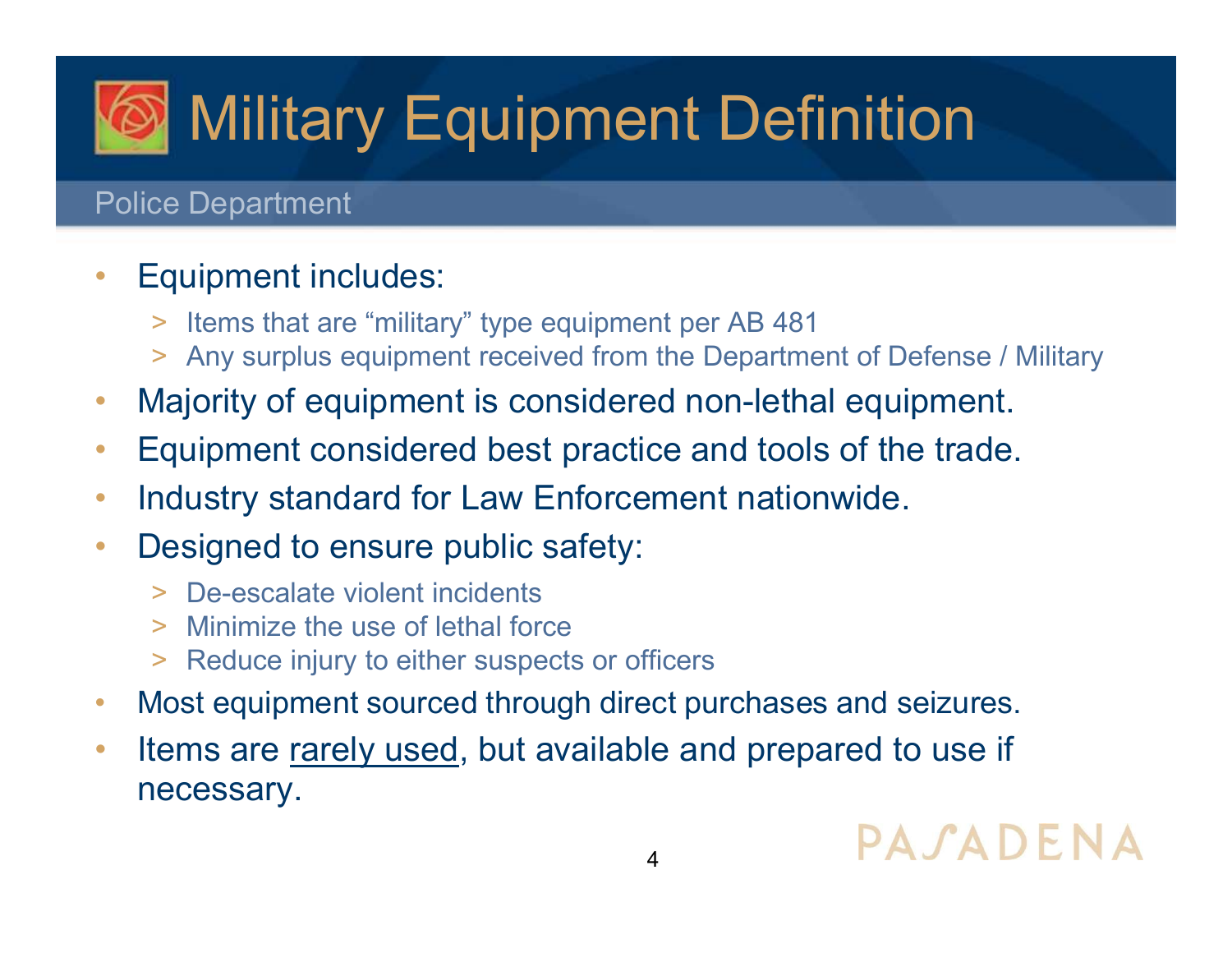# **Military Equipment & Public Safety**

#### Police Department

- City of Pasadena is an international destination with large scale events, business centers, universities and attractions
- New Year events ideal opportunity for terrorist attacks
	- > Department of Homeland Security assessment
	- > Consistently receive Special Event Assessment Rating (SEAR) of 1
		- **Significant event**
		- **National and/or international importance**
		- Requires extensive federal interagency support
- Potential use of equipment during:
	- > Active shooters
	- > School attacks
	- > Vehicle attacks
	- > Hostage rescue / barricaded suspect
	- > Violent demonstration

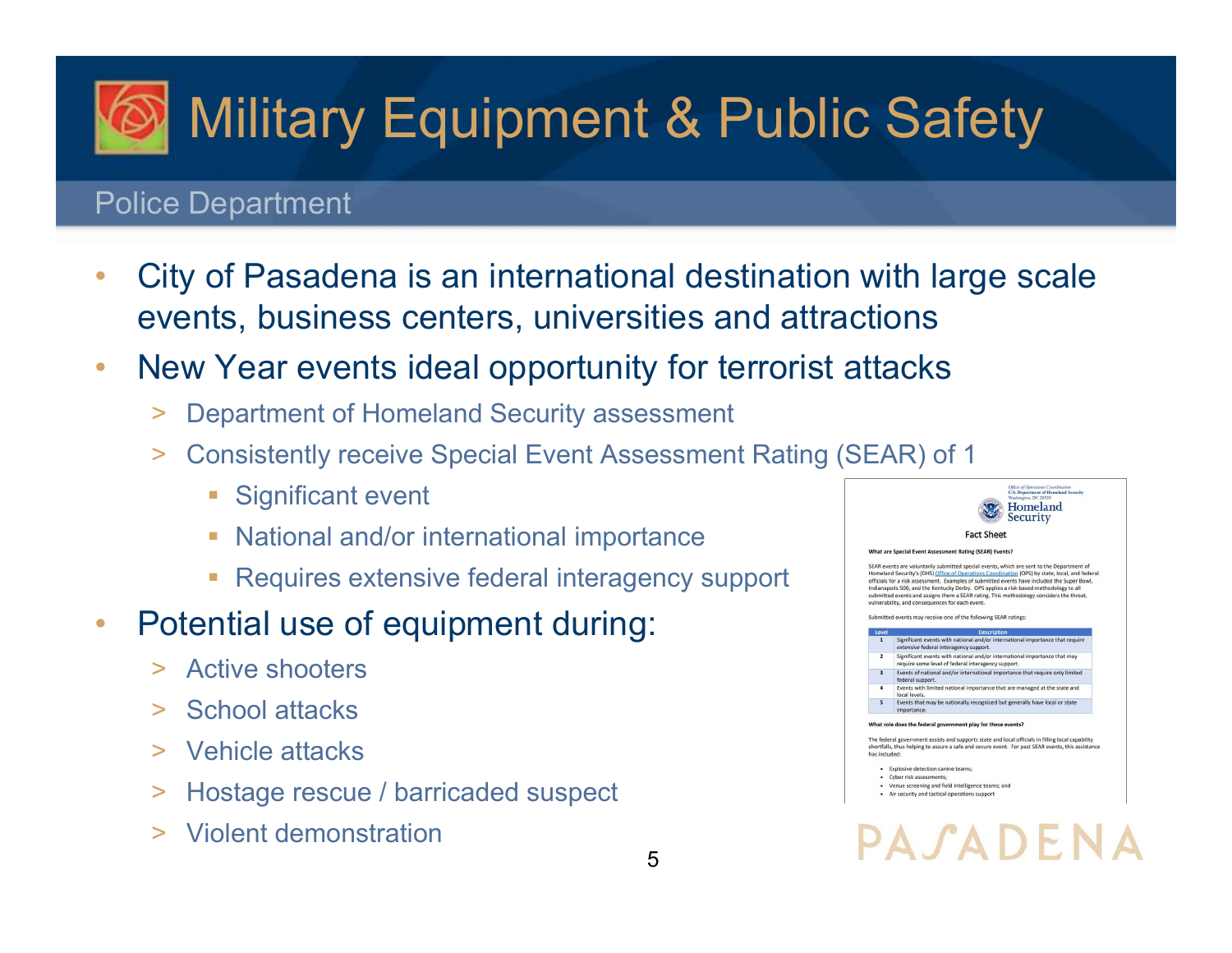

- **PPD Implementation**<br>
 Drafted Military Equipment Use Policy 711, including<br>
 Quipment inventory, consistent with AB 481:<br>
 Description equipment inventory, consistent with AB 481:
	- > Description
	- > Quantity
	- > Capabilities
	- > Purchase Cost
	- > Purpose
	- > Authorized Users
	- > Fiscal impact
- Posted policy on the Police Department website on April 21<sup>st</sup> for a minimum of 30-days for public review and comment.
- Provided information to Local media outlets and social media posts to engage public.
- Community Police Oversight Committee (CPOC) presentation scheduled at the upcoming May meeting to solicit feedback.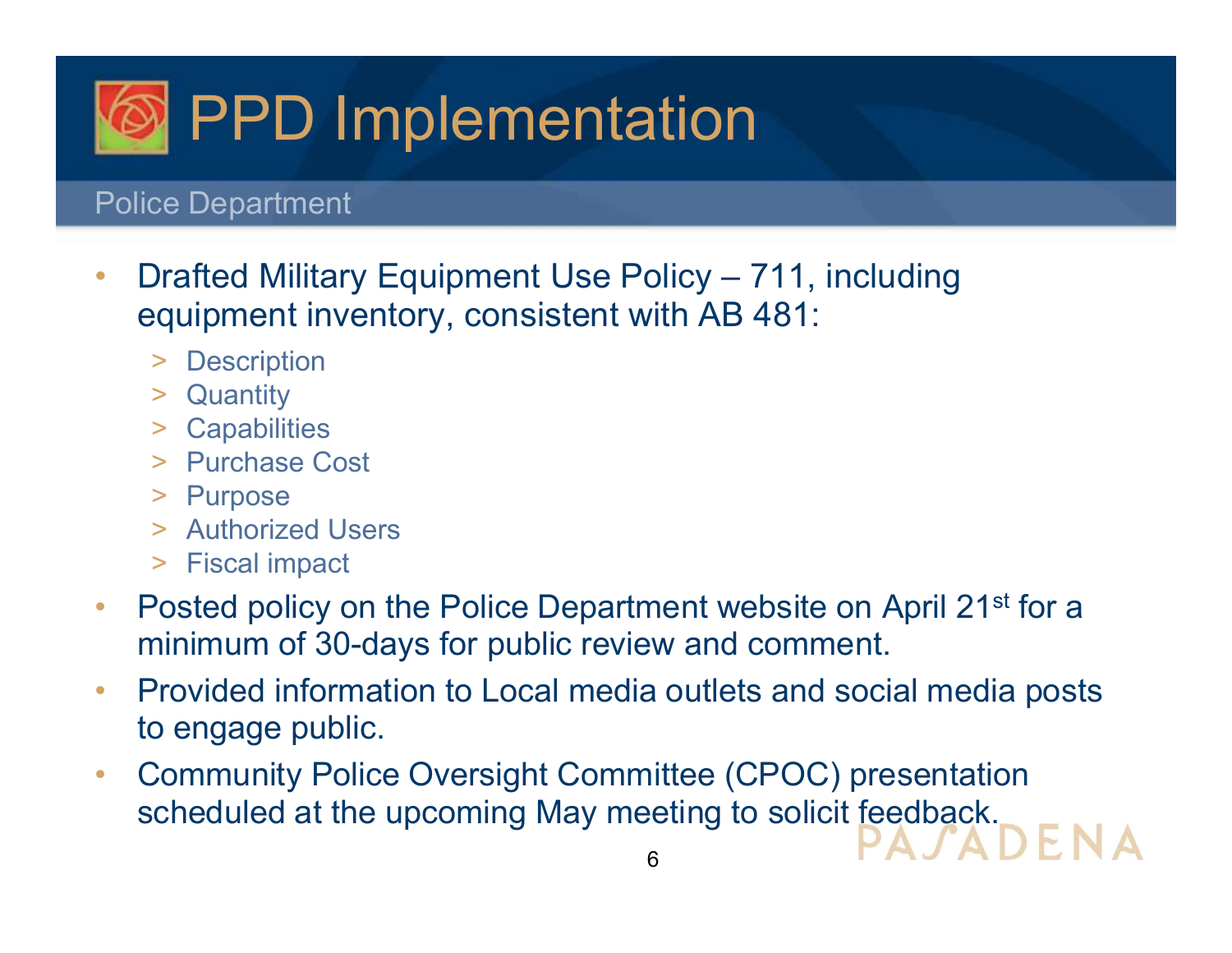# AB 481 – Equipment Categories **AB 481 – Equipment Categories**<br>
Police Department<br>
Military Equipment Categories: (16 Total – 9 Types in Pasadena)<br>
1. Unmanned, remotely piloted, powered aerial or ground vehicles<br>
Factical Robot **1. Unmanned, remotely piloted, powered aerial or ground vehicles**<br> **1. Unmanned, remotely piloted, powered aerial or ground vehicles**<br> **1. Unmanned, remotely piloted, powered aerial or ground vehicles**<br> **1. Unmanned Aeri 2. Mine-resistant ambush-protected (MRAP) vehicles or armored personnel carriers**<br> **2. Mine-resistant ambush-protected (MRAP) vehicles or armored personnel carriers**<br> **2. Mine-resistant ambush-protected (MRAP) vehicles or BEART - Equipment Categories**<br>
Police Department<br>
Military Equipment Categories: (16 Total – 9 Types in Pasadena)<br>
1. Unmanned, remotely piloted, powered aerial or ground vehicles<br>
• Tactical Robot<br>
• Unmanned Aerial Syst

#### Police Department

- - Tactical Robot
	- **Unmanned Aerial System**
- -
- 5. Command and control vehicles that are either built or modified to facilitate the operational control and direction of public safety units **2. Battering rams, slugs, and breaching apparatuses that are explosive in ature of scaling apparatuses of the Unmanned Areial System 2. Mine-resistant ambush-protected (MRAP) vehicles or armored personnel carriers<br>
2. Min** 1. Unmanned, remotely ploted, powered aerial or ground venicles<br>
• Tactical Robot<br>
• Unmanned Aerial System<br>
2. Mine-resistant ambush-protected (MRAP) vehicles or armored personnel carriers<br>
• BearCat Armored Rescue Vehicl **• Lactical Robot**<br>
• Unmanned Aerial System<br> **ne-resistant ambush-protected (MRAP) vehicles or armored persor**<br>
• BearCat Armored Rescue Vehicles<br> **brownmand and control vehicles that are either built or modified to<br>
<b>op** 2. Mine-resistant ambush-protected (MRAP) vehicles or armored personnel carriers<br>
9. Command and control vehicles that are either built or modified to facilitate the<br>
9. Command and control and direction of public safety • BearCat Armored Rescue Vehicles<br> **Internal and control vehicles that are either built or mc**<br> **operational control and direction of public safety units**<br>
• Mobile Command Post<br>
• Mobile Operations Center<br> **Ittering rams** 
	- **Mobile Command Post**
	- **Mobile Operations Center**
- - **Lock defeating / breaching shotgun rounds**
- -
- -

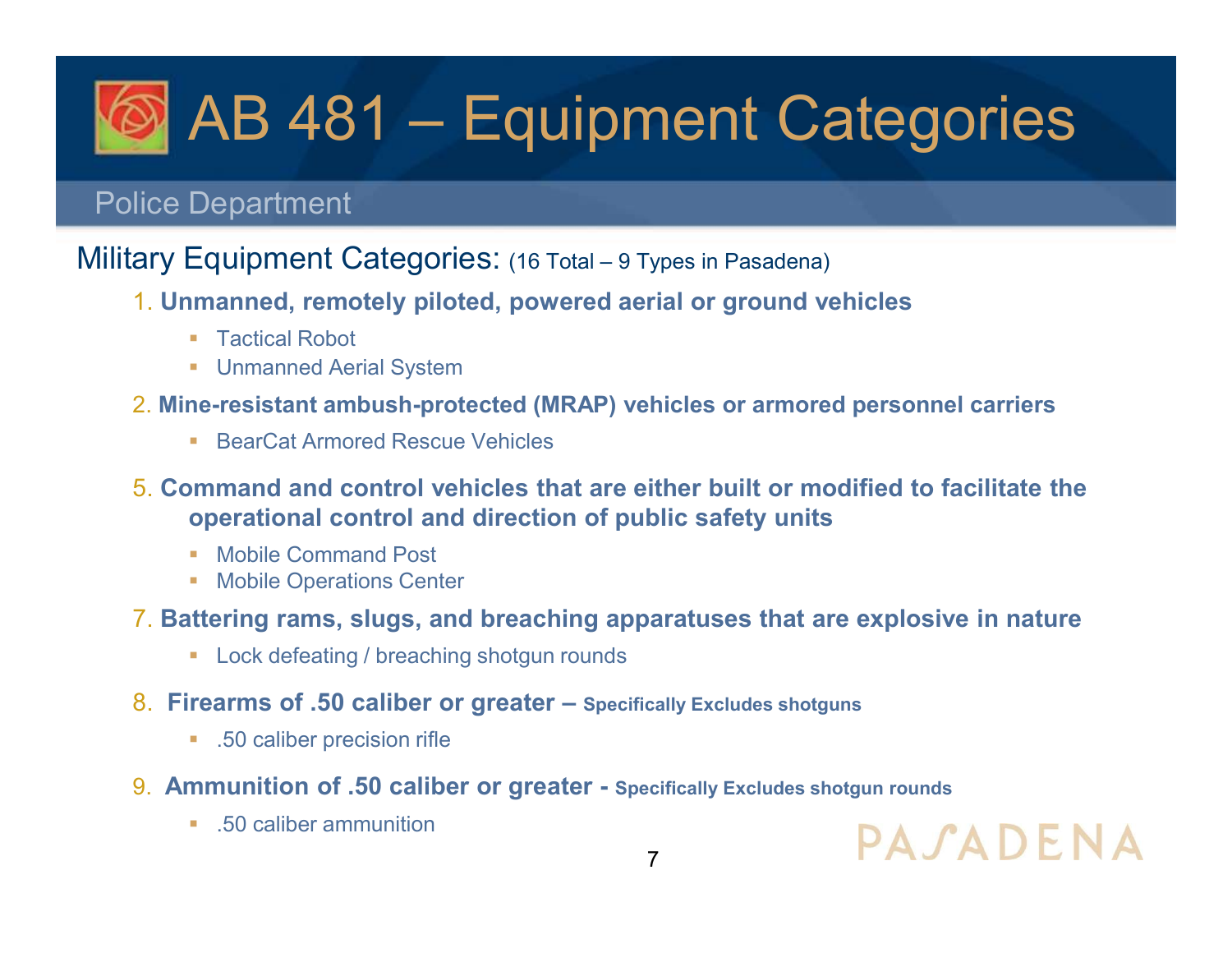# AB 481 – Equipment Categories **CO AB 481 – Equipment Canadian Provide Separtment**<br>Police Department<br>Military Equipment Categories (cont.):<br>12. Flashbangs and explosive breaching tools, "tear gas," an<br>excludes standard handheld pepper spray) **AB 481 — Equipment Categories**<br>
Police Department<br>
Military Equipment Categories (cont.):<br>
12. Flashbangs and explosive breaching tools, "tear gas," and "pepper balls,"<br>
(excludes standard handheld pepper spray)<br>
• Flashb

#### Police Department

- 12. Flashbangs and explosive breaching tools, "tear gas," and "pepper balls," (excludes standard handheld pepper spray) ice Department<br>
16. Equipment Categories (cont.):<br>
16. Elashbangs and explosive breaching tools, "tear gas," and "pepper balls,"<br>
(excludes standard handheld pepper spray)<br>
16. Encemical Agents (CS & OC)<br>
16. ProperBall La
	- **Flashbang Distraction Devices**
	- Chemical Agents (CS & OC)
	-

#### 14. Projectile launch platforms and associated munitions

- 40mm launchers (both single and multi-launchers)
- **40mm impact munitions**

**-** Helicopters

## PASADENA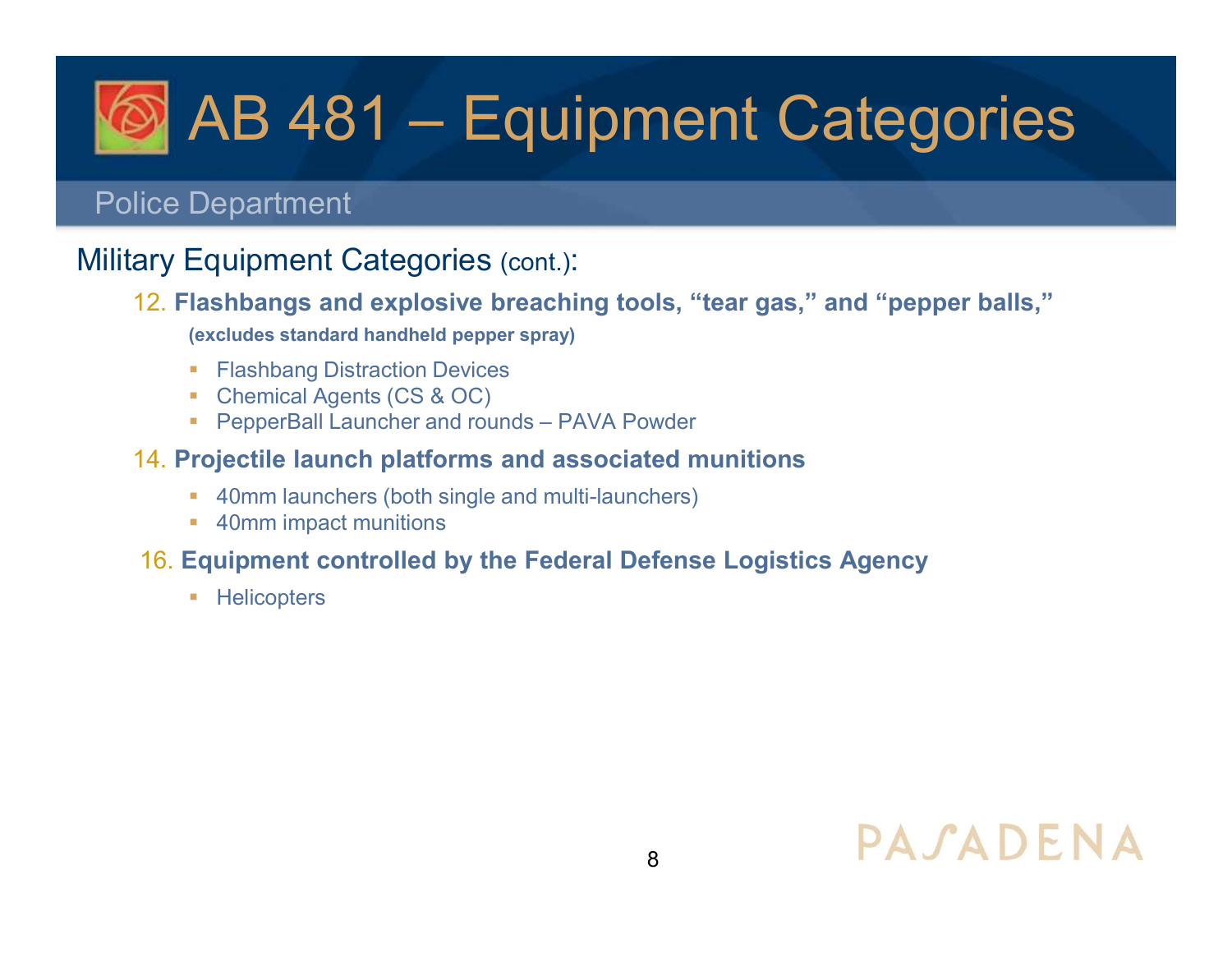

#### It is Recommended that the City Council:

- 1. Approve the CEQA finding; and
- 2. Direct the City Attorney to draft and return with an ordinance within 30 days to adopt a military equipment use policy pursuant to Government Code 7071.

The ordinance and policy will incorporate feedback from the Community Police Oversight Commission (CPOC) and public comments received.